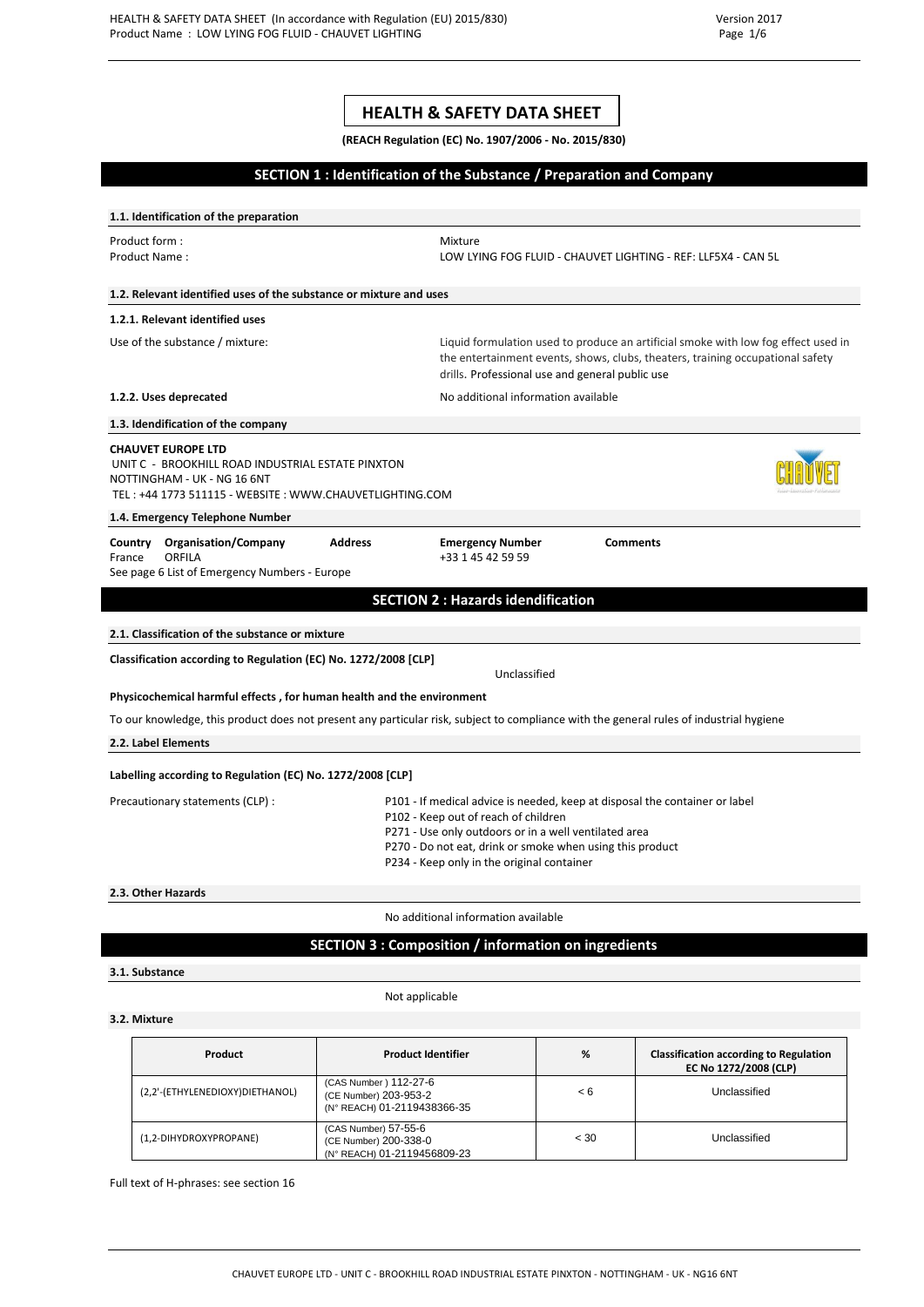## **SECTION 4 : First Aid**

#### **4.1. First aid indications**

First aid after inhalation : Remove the person to fresh air and keep her in a position comfortable for breathing. First aid for skin contact: Wash skin with plenty of water. First aid after eye contact : Flush eyes with water as a precaution. First aid after ingestion: Call a poison control center or physician if you feel unwell.

## **4.2. Main symptoms and effects, acute and delayed**

No additional information available

#### **4.3. Indication of immediate medical attention and special treatment needed**

Storage temperature : 0 - 50 °C

Symptomatic treatment.

## **SECTION 5 : Measures against fire**

| 5.1. Extinguishing Media                                                 |                                                                                                                                                                     |
|--------------------------------------------------------------------------|---------------------------------------------------------------------------------------------------------------------------------------------------------------------|
| Appropriated Extinguishing Media:<br>Unsuitable extinguishing agents:    | Water spray. Dry powder. Foam. Carbon dioxide.<br>Direct jet water.                                                                                                 |
| 5.2. Special hazards arising from the substance or mixture               |                                                                                                                                                                     |
| Hazardous decomposition products in case<br>of fire :                    | Possible release of toxic fumes                                                                                                                                     |
| 5.3. Advice for firefighters                                             |                                                                                                                                                                     |
| Protection in case of fire:                                              | Do not work without suited protective equipment.<br>Respiratory protection, Self-contained.<br>Complete protection of the body                                      |
|                                                                          | <b>SECTION 6 : Measures Accidental Release</b>                                                                                                                      |
| 6.1. Personal precautions, protective equipment and emergency procedures |                                                                                                                                                                     |
| 6.1.1. For non first-aiders<br><b>Emergency Procedures:</b>              | Ventilate spill area                                                                                                                                                |
| 6.1.2. For rescuers<br>Protection Equipment:                             | Do not work without suited protective equipment.<br>For more information, refer to Section 8: "Control of individual exposure-protection".                          |
| 6.2. Precautions for environmental protection                            |                                                                                                                                                                     |
| 6.3. Methods and materials for containment and cleaning                  | Avoid release into the environment.                                                                                                                                 |
| Cleaning processes:<br>Other informations:                               | Absorb the spilled liquid in absorbent material.<br>Remove materials or solid residues in an authorized center                                                      |
| 6.4. Reference to other sections                                         |                                                                                                                                                                     |
|                                                                          | For more information, see Section 13.                                                                                                                               |
|                                                                          | <b>SECTION 7: Handling and storage</b>                                                                                                                              |
| 7.1. Precautions for safe handling                                       |                                                                                                                                                                     |
| Precautions for handling<br>without danger :<br>Hygiene measures:        | Ensure good ventilation at the workplace<br>Wear personal protective equipment.<br>Do not eat, drink or smoke when using this product<br>Wash hands after handling. |
| 7.2. Conditions for safe storage, including any incompatibilities        |                                                                                                                                                                     |
| Storage conditions:                                                      | Store at temperatures above 0 ° C and below 50 ° C.                                                                                                                 |

Keep only in the original container. Store in a well ventilated area. Store away from light.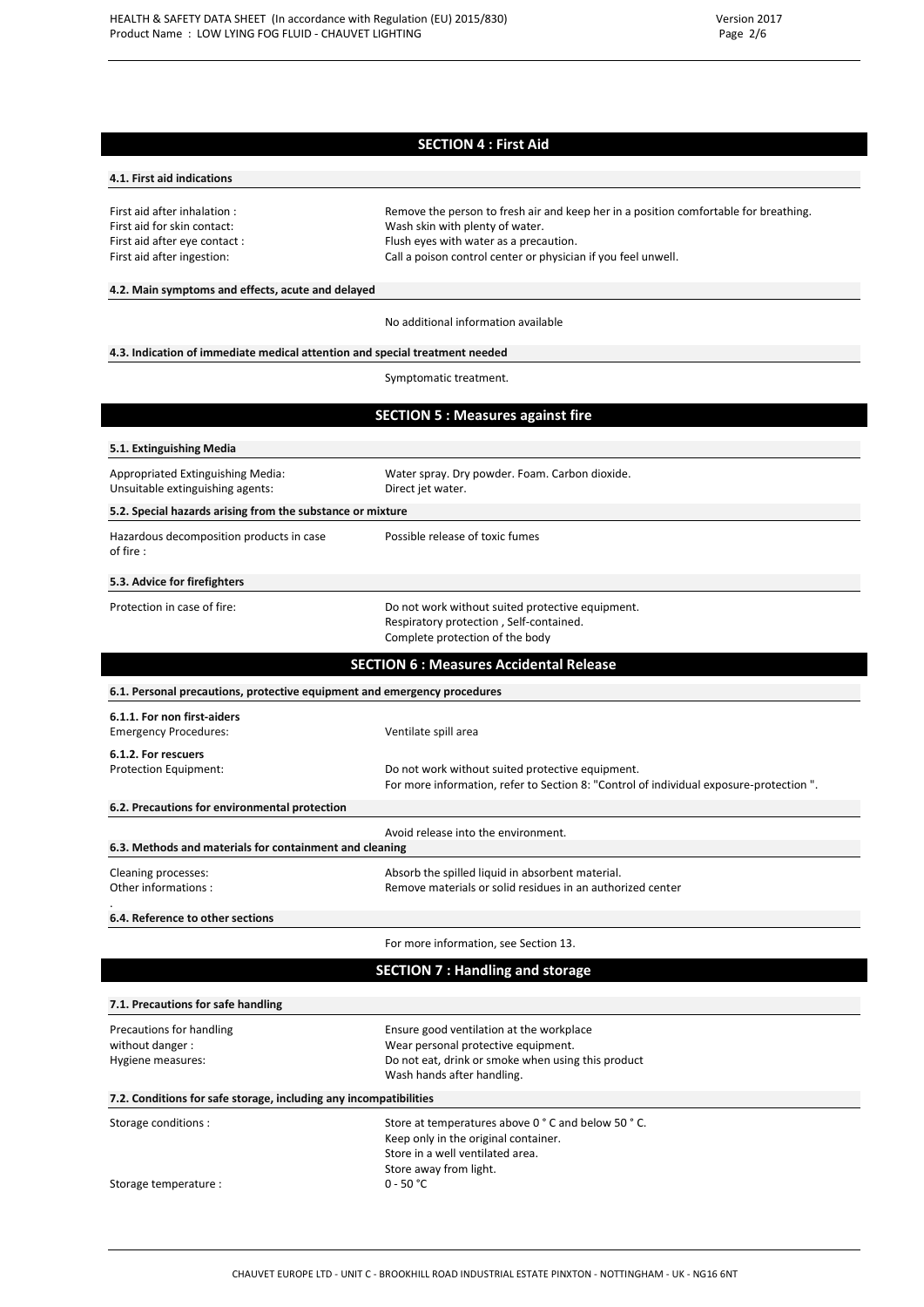#### **7.3. Particular end use**

No additional information available

## **SECTION 8 : Exposure controls / personal protection**

#### **8.1. Control Parameters**

**8.2. Exposure controls**

No additional information available

 $H$ and protection : Eye protection: Safety glasses

Appropriate engineering controls: Ensure good ventilation at the workplace.<br>
Hand protection: Protective gloves Skin and body protections: Wear suitable protective clothing Respiratory Protection : In case of insufficient ventilation, wear suitable respiratory equipment<br>Control of environmental exposure: Avoid release into the environment. Avoid release into the environment.

## **SECTION 9 : Physical and chemical properties**

### **9.1. Basic physical and chemical properties Information**

| Physical state:                                  | Liquid                                                                                         |
|--------------------------------------------------|------------------------------------------------------------------------------------------------|
| Colour:                                          | Colorless                                                                                      |
| Odour:                                           | no smell                                                                                       |
| Odour threshold:                                 | No data available                                                                              |
| pH :                                             | $7 - 8$                                                                                        |
| Relative evaporation rate (butylacetate = $1$ ): | No data available                                                                              |
| Fusion point:                                    | Not applicable                                                                                 |
| Freezing point:                                  | No data available                                                                              |
| Boiling point:                                   | $100 - 290 °C$                                                                                 |
| Flash point:                                     | >175 °C                                                                                        |
| Auto ignition temperature :                      | 370 °C                                                                                         |
| Decomposition Temperature :                      | No data available                                                                              |
| Flammability (solid, gas):                       | Not applicable                                                                                 |
| Vapor Pressure:                                  | No data available                                                                              |
| Relative vapor density at 20 °C:                 | No data available                                                                              |
| Relative density:                                | No data available                                                                              |
| Density                                          | 1018 kg /m3 at 20°C.                                                                           |
| Solubility:                                      | Soluble in water. Partially soluble in organic solvents by the presence of glycolic derivative |
| Log Pow:                                         | No data available                                                                              |
| Kinematic viscosity:                             | No data available                                                                              |
| Dynamic viscosity:                               | No data available                                                                              |
| Explosive properties:                            | No data available                                                                              |
| Oxidising properties:                            | No data available                                                                              |
| <b>Explosion limits:</b>                         | No data available                                                                              |

#### **9.2. Other informations**

No additional information available

### **SECTION 10 : Stability and reactivity**

| 10.1. Reactivity                         |                                                                                    |
|------------------------------------------|------------------------------------------------------------------------------------|
|                                          | The product is not reactive under normal conditions of use, storage and transport. |
| 10.2. Chemical stability                 |                                                                                    |
|                                          | Stable under normal conditions                                                     |
| 10.3. Possibility of hazardous reactions |                                                                                    |
|                                          | No dangerous reactions known under normal conditions of use.                       |
|                                          | Reacts violently with oxidants.                                                    |
|                                          | Reactions with strong acids.                                                       |
| 10.4. Conditions to avoid                |                                                                                    |
|                                          | None under conditions of storage and handling recommendations (see section 7).     |
| 10.5. Incompatible materials             |                                                                                    |
|                                          | Strong acids, oxidizing agent.                                                     |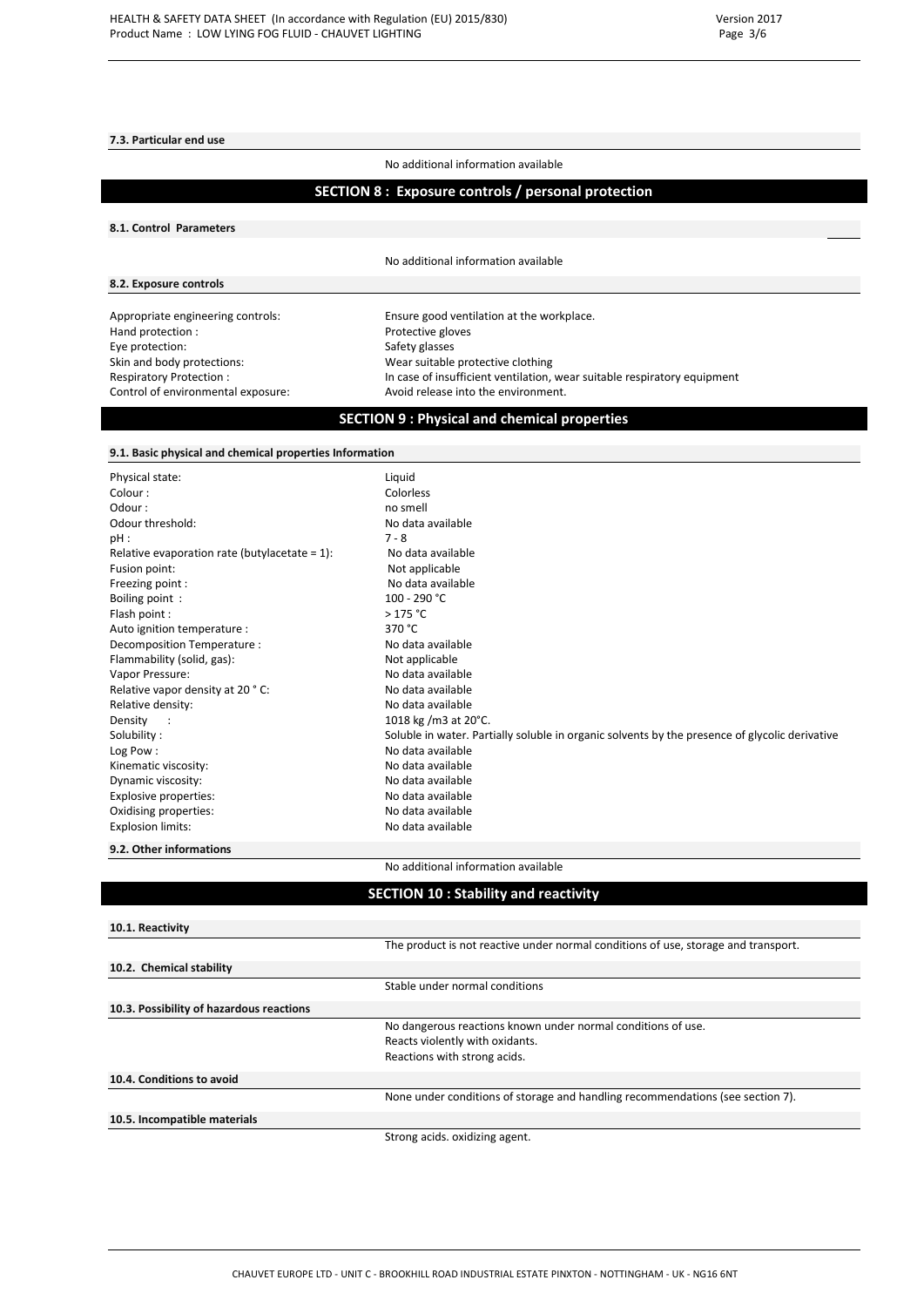**10.6. Hazardous decomposition products**

Hazardous decomposition products should not be generated under normal conditions of storage and use.

Thermal decomposition generates: Carbon monoxide. Carbon dioxide.

|                                            | <b>SECTION 11: Toxicological informations</b> |
|--------------------------------------------|-----------------------------------------------|
| 11.1. Information on toxicological effects |                                               |
| Acute toxicty:<br>(1,2-DIHYDROXYPROPANE)   | Unclassified                                  |
| (1,2-DIHYDROXYPROPANE) - (57-55-6)         |                                               |
| LD50 oral rat                              | > 2000 mg / kg                                |
| 2,2'-(ETHYLENEDIOXY) DIETHANOL (112-27-6)  |                                               |
| LD50 oral rat                              | $> 15000$ mg / kg                             |
| LD50 rat dermal                            | $> 22000$ mg / kg                             |
| Skin corrosion / irritation:               | Not classified<br>pH: 7 - 8                   |
| Serious eye damage / eye irritation:       | Not classified<br>$pH: 7 - 8$                 |
| respiratory or skin sensitization :        | Not classified                                |
| Germ cell mutagenicity                     | Not classified                                |
| carcinogenicity:                           | Not classified                                |
| Reproductive toxicity:                     | Not classified                                |
| Specific toxicity for target organs        | Not classified                                |
| (single exposure):                         |                                               |
| Specific toxicity for target organs        | Not classified                                |
| (repeated exposure):                       |                                               |
| Aspiration hazard:                         | Not classified                                |

## **SECTION 12 : Ecological informations**

### **12.1. Toxicity**

Ecology - general: This product is not considered toxic to aquatic organisms and does not cause long-term adverse effects in the environment.

| (1,2-DIHYDROXYPROPANE) (57-55-6) |                  |
|----------------------------------|------------------|
| LC50 fish 1                      | $>$ 500 mg/l 96h |

| (2,2'-(ETHYLENEDIOXY)DIETHANOL) (112-27-6) |                                     |
|--------------------------------------------|-------------------------------------|
| LC50 fish 1                                | 10000 mg/l Leuciscus idus(Ide); 48h |
| LC50 fish 2                                | 5000 mg/l 24h                       |
| ErC50 (algae)                              | 10000 mg/l Daphnie; 24h             |
| NOEC (acute)                               | 320 mg/l Pseudomonas putida; 16h    |

#### **12.2. Persistence**

| (1,2-DIHYDROXYPROPANE) (57-55-6)           |                             |
|--------------------------------------------|-----------------------------|
| Persistence and degradability:             | readily biodegradable       |
| Degradation:                               | > 70% Exposure time 28 days |
|                                            |                             |
| (2,2'-(ETHYLENEDIOXY)DIETHANOL) (112-27-6) |                             |

Persistence and degradability: Not readily biodegradable

#### **12.3. Potential for bioaccumulation**

| (2,2'-(ETHYLENEDIOXY)DIETHANOL) (112-27-6) |      |
|--------------------------------------------|------|
| <b>Potential for bioaccumulation:</b>      | High |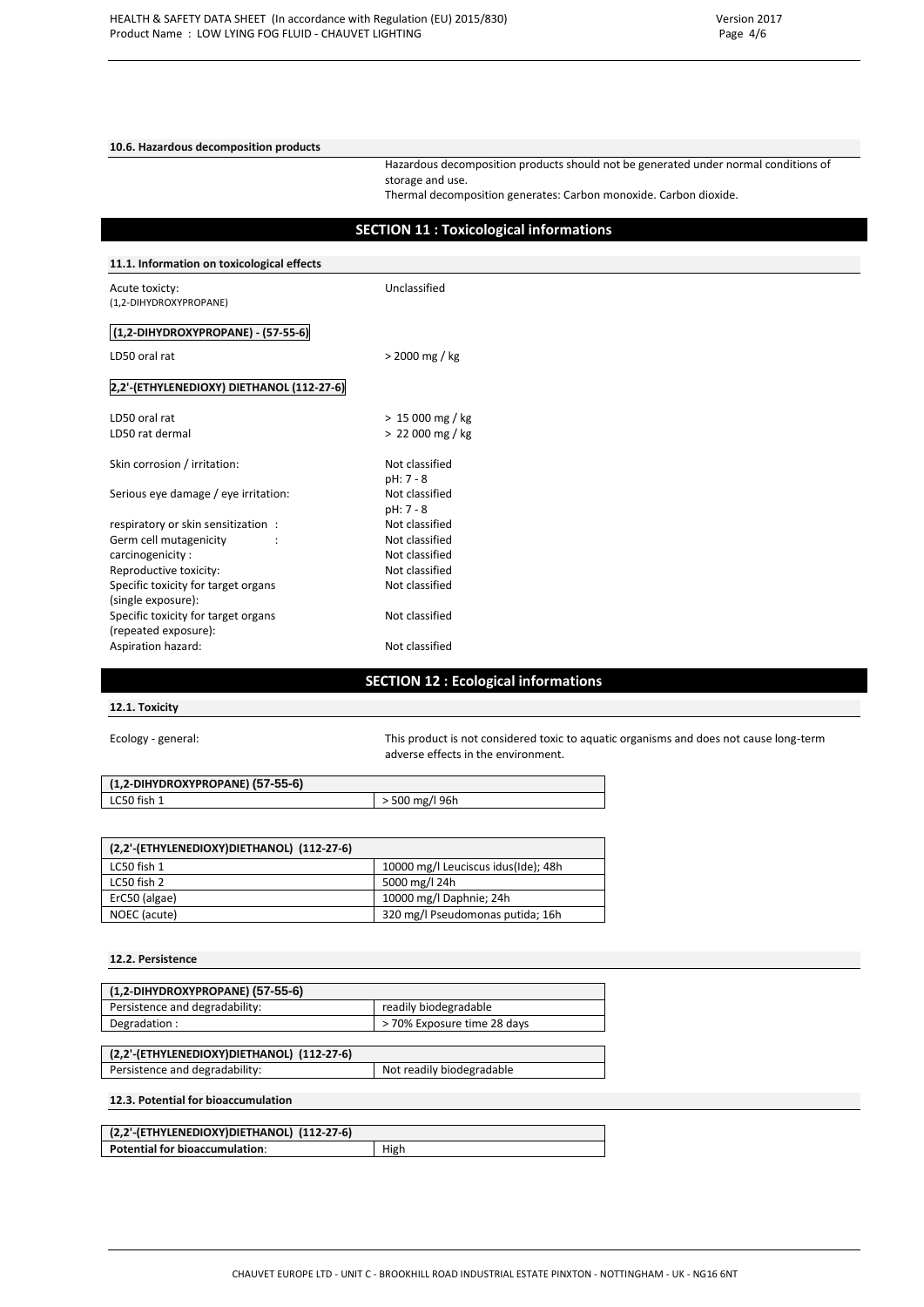**12.4. Mobility in soil**

| 12.5. Results of PBT and vPvB                                                  |                                                                                                         |
|--------------------------------------------------------------------------------|---------------------------------------------------------------------------------------------------------|
|                                                                                | No additional information available                                                                     |
| 12.6. Other adverse effects                                                    |                                                                                                         |
| Additional information:                                                        | Avoid release into the environment                                                                      |
|                                                                                | <b>SECTION 13 : Considerations Disposal</b>                                                             |
|                                                                                |                                                                                                         |
| 13.1. Waste treatment methods                                                  |                                                                                                         |
| Waste treatment methods:                                                       | Dispose of contents / container in accordance with the sorting instructions from approved<br>collector. |
|                                                                                | <b>SECTION 14 : Transport informations</b>                                                              |
| In accordance with the requirements of ADR / RID / IMDG / IATA / ADN           |                                                                                                         |
| 14.1. ONU number                                                               |                                                                                                         |
|                                                                                |                                                                                                         |
| $N^{\circ}$ ONU (ADR) :                                                        | Not applicable                                                                                          |
| $N^{\circ}$ ONU (IMDG) :<br>N° ONU (IATA) :                                    | Not applicable<br>Not applicable                                                                        |
| $N^{\circ}$ ONU (ADN) :                                                        | Not applicable                                                                                          |
| N° ONU (RID) :                                                                 | Not applicable                                                                                          |
| 14.2. Official shipping transport name ONU                                     |                                                                                                         |
|                                                                                |                                                                                                         |
| Proper Shipping Name (ADR) :<br>Proper Shipping Name (IMDG):                   | Not applicable<br>Not applicable                                                                        |
| Proper Shipping Name (IATA) :                                                  | Not applicable                                                                                          |
| Proper Shipping Name (ADN):                                                    | Not applicable                                                                                          |
| Proper Shipping Name (RID):                                                    | Not applicable                                                                                          |
| 14.3. Hazard class for transport                                               |                                                                                                         |
|                                                                                |                                                                                                         |
| <b>ADR</b><br>Hazard class for transport (ADR):<br><b>IMDG</b>                 | Not applicable                                                                                          |
| Hazard class for transport (IMDG) :<br><b>IATA</b>                             | Not applicable                                                                                          |
| Hazard class for transport (IATA) :<br><b>ADN</b>                              | Not applicable                                                                                          |
| Hazard class for transport (ADN) :<br><b>RID</b>                               | Not applicable                                                                                          |
| Hazard class for transport (RID) :                                             | Not applicable                                                                                          |
| 14.4. Packing Group                                                            |                                                                                                         |
| Packing Group (ADR):                                                           | Not applicable                                                                                          |
| Packing Group (IMDG) :                                                         | Not applicable                                                                                          |
| Packing Group (IATA) :                                                         | Not applicable                                                                                          |
| Packing Group (ADN) :                                                          | Not applicable                                                                                          |
| Packing Group (RID):                                                           | Not applicable                                                                                          |
| 14.5. Environmental hazards                                                    |                                                                                                         |
| Dangerous for the environment:                                                 | No                                                                                                      |
| Marine pollutant:                                                              | No                                                                                                      |
| Other informations:                                                            | No additional information available                                                                     |
| 14.6. Special precautions for user                                             |                                                                                                         |
| - Overland transport                                                           | No data available                                                                                       |
| - Maritime transport                                                           | No data available                                                                                       |
| - Air transport                                                                | No data available                                                                                       |
| - Waterway transport<br>- Rail transport                                       | No data available<br>No data available                                                                  |
|                                                                                |                                                                                                         |
| 14.7. Transport in bulk according to Annex II of MARPOL 73/78 and the IBC Code |                                                                                                         |

No additional information available

Not applicable